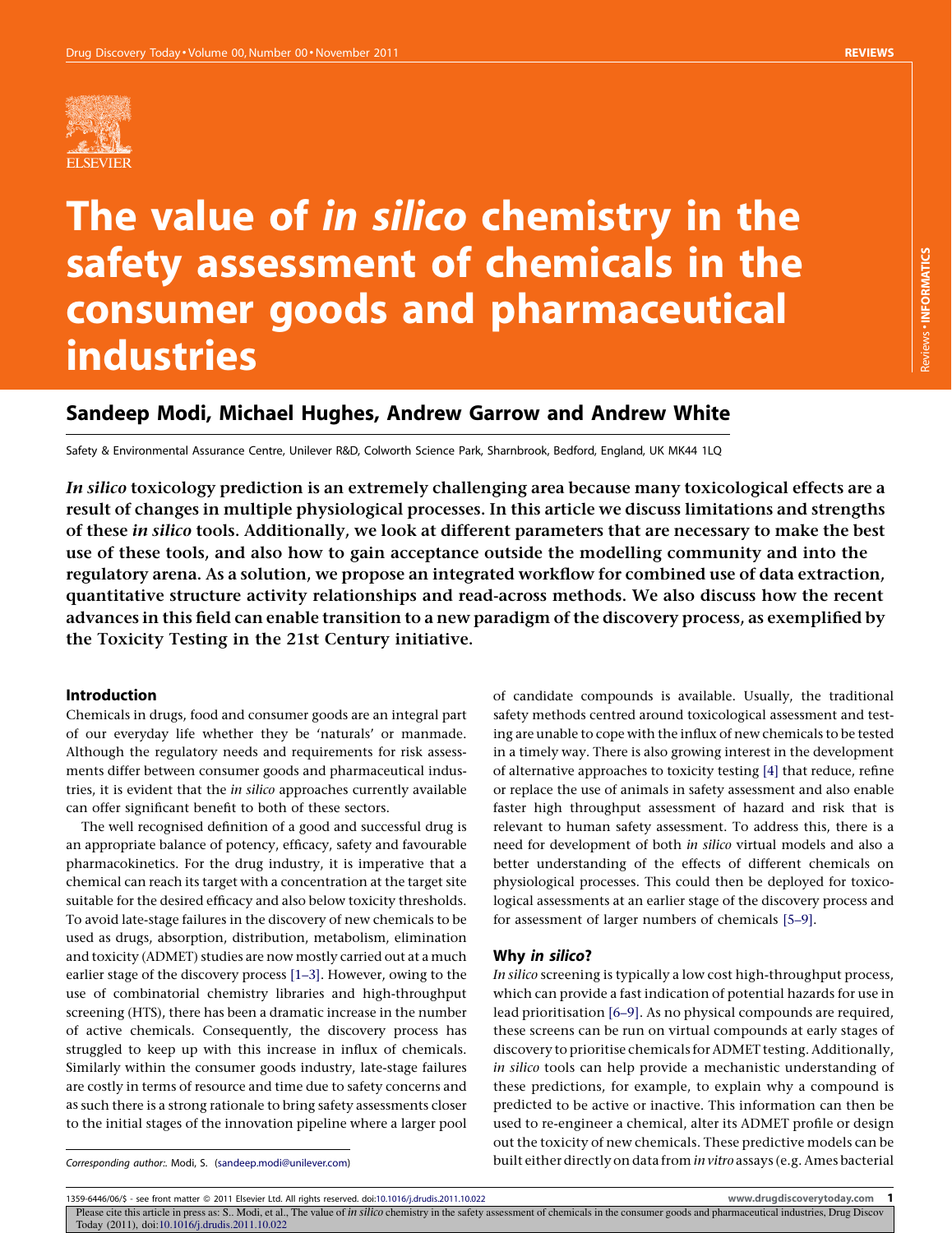mutation assays) or directly on in vivo data (e.g. carcinogenicity, TD50s), and can also be used for understanding of in vitro to in vivo extrapolation. Following successful validation of a predictive model, it might be possible to have faster cycle times, lower costs, and early indication of drug failure, with a much reduced need for in vitro or animal testing. Depending upon the toxicology endpoint, some of these in silico tools and technologies are considered to be valid and are recognised by some regulatory agencies (e.g.for use in the European REACH initiative) [\[10\]](#page-6-0). A set of principles from the Organisation for Economic Co-operation and Development (OECD) must be followed to achieve regulatory acceptance of the predictive chemistry tools. These include questions around the defined endpoint (i.e. data used for modelling, applicability domain, methods, their mechanistic interpretation and appropriate measures of predictivity [\[11\]](#page-6-0)). In the remainder of this article, we discuss the importance of these points, and why it is crucial to get them right to gain the full benefits of in silico chemistry.

#### Choosing the right data

Because toxic effects are still responsible for some 20% of the latestage failures in drug development, there is an urgent need for in silico tools that can be used to estimate the toxicology profile of a chemical [\[6\]](#page-6-0). Typically, adverse reactions are not discovered until after market release. This is an expensive scenario that is all too common in the discovery of new drugs and chemicals. The most relevant data usually comes from human clinical trials, which can be very expensive to generate and also limited in number of data points. The data chosen for modelling toxicity has to be chosen wisely for any given toxicology endpoint. For example, in the case of genetic toxicity, there is a large body of in vitro data available from Ames testing compared with limited in vivo data (e.g. carcinogenicity in different species). While the in vitro data provides a comprehensive model training set, it must be noted that the final goal of in silico models is to predict the in vivo effects in humans for a given chemical. One must therefore choose in vitro toxicology endpoints carefully keeping its relationship and relevance to the in vivo data in mind. It is clear that the use of animals has limitations, for example, humans are not 70 kg rats, we absorb/metabolise chemicals differently; we live longer (enabling certain diseases to develop, prompting evolutionary adaptations to protect against them); and we are exposed to a multitude of environmental factors [\[12,13\]](#page-6-0). The models are clearly only as good as the data they are based on, there is still no replacement for the expression 'garbage in, garbage out' [\[14\].](#page-7-0) Before modelling any data, the modeller needs to ensure the quality of the datasets from different sources and standardisation procedures must be in place to cope with data in different formats. With the recent advances in HTS, chemical synthesis and biological screening, there is no shortage of publicly or commercially available databases that can be used as data sources for these models [\[15\]](#page-7-0). A recent article discusses some of these issues and has also evaluated the consequences of both random and systematic errors with chemical structure curations in well-known datasets [\[16\].](#page-7-0) Some useful electronic resources that contain data suitable for toxicology model building are listed in Table 1.

TABLE 1

| List of public data sources as useful training sets for predictive chemistry models |                                                                                                                                                                                                                                                                          |                                                                                           |  |
|-------------------------------------------------------------------------------------|--------------------------------------------------------------------------------------------------------------------------------------------------------------------------------------------------------------------------------------------------------------------------|-------------------------------------------------------------------------------------------|--|
| <b>Database</b>                                                                     | <b>Brief description</b>                                                                                                                                                                                                                                                 | <b>Refs</b>                                                                               |  |
| <b>ACToR - Aggregated</b><br>Computational<br><b>Toxicology Resource</b>            | ACToR (Aggregated Computational Toxicology Resource) is a<br>collection of databases collated or developed by the US EPA National<br>Center for Computational Toxicology (NCCT). Data includes chemical<br>structure, physico-chemical values, in vitro assay data, expo | ACToR: http://actor.epa.gov/actor/actor_help<br>20080903.htm                              |  |
| <b>CCRIS</b>                                                                        | Chemical Carcinogenesis Research Information System -<br>carcinogenicity, mutagenicity, tumor promotion, and tumor<br>inhibition data provided by the National Cancer Institute (NCI)                                                                                    | U.S. National Library of Medicine:<br>http://www.nlm.nih.gov/pubs/factsheets/ccrisfs.html |  |
| <b>ChEMBL</b>                                                                       | Contains calculated properties (e.g. log P, molecular weight,<br>Lipinski parameters, among others) and abstracted bioactivities<br>(e.g. binding constants, pharmacology and ADMET data)                                                                                | ChEMBL: https://www.ebi.ac.uk/chembldb/                                                   |  |
| <b>Comparative Toxicogenomics</b><br>Database (CTD)                                 | Find associations between gene/proteins, environmental<br>chemicals and toxicology                                                                                                                                                                                       | Comparative Toxicogenomics Database:<br>http://ctd.mdibl.org/                             |  |
| <b>CPDB (The Carcinogenic</b><br><b>Potency Database)</b>                           | Provides a broad perspective on possible cancer hazards from<br>human exposures to chemicals that cause cancer in high dose<br>rodent cancer tests                                                                                                                       | The Carcinogenic Potency Project:<br>http://potency.berkeley.edu/                         |  |
| <b>DART</b>                                                                         | Developmental and Reproductive Toxicology and Environmental<br>Teratology Information Center – current and older literature on<br>developmental and reproductive toxicology                                                                                              | U.S. National Library of Medicine:<br>http://www.nlm.nih.gov/pubs/factsheets/dartfs.html  |  |
| <b>NTP (National</b><br><b>Toxicology Program)</b>                                  | It contains toxicity studies from shorter duration tests and from<br>genetic toxicity studies, which includes both in vitro and<br>in vivo tests. It also contains the immunotoxicity, developmental<br>toxicity and reproductive toxicity studies                       | National Toxicology Program:<br>http://ntp-apps.niehs.nih.gov/ntp_tox/                    |  |
| <b>RepDOSE</b>                                                                      | Repeat dose study data for dog, mouse and rat. Shows effects of<br>chemicals on target organs. Studies are rated by reliability                                                                                                                                          | RepDOSE: http://www.fraunhofer-repdose.de/                                                |  |
| <b>ToxRefDB</b>                                                                     | ToxRefDB (Toxicity Reference Database) captures thousands of<br>in vivo animal toxicity studies on hundreds of chemicals                                                                                                                                                 | EPA: http://www.epa.gov/ncct/toxrefdb/                                                    |  |

2 www.drugdiscoverytoday.com

Please cite this article in press as: S.. Modi, et al., The value of in silico chemistry in the safety assessment of chemicals in the consumer goods and pharmaceutical industries, Drug Discov Today (2011), doi:[10.1016/j.drudis.2011.10.022](http://dx.doi.org/10.1016/j.drudis.2011.10.022)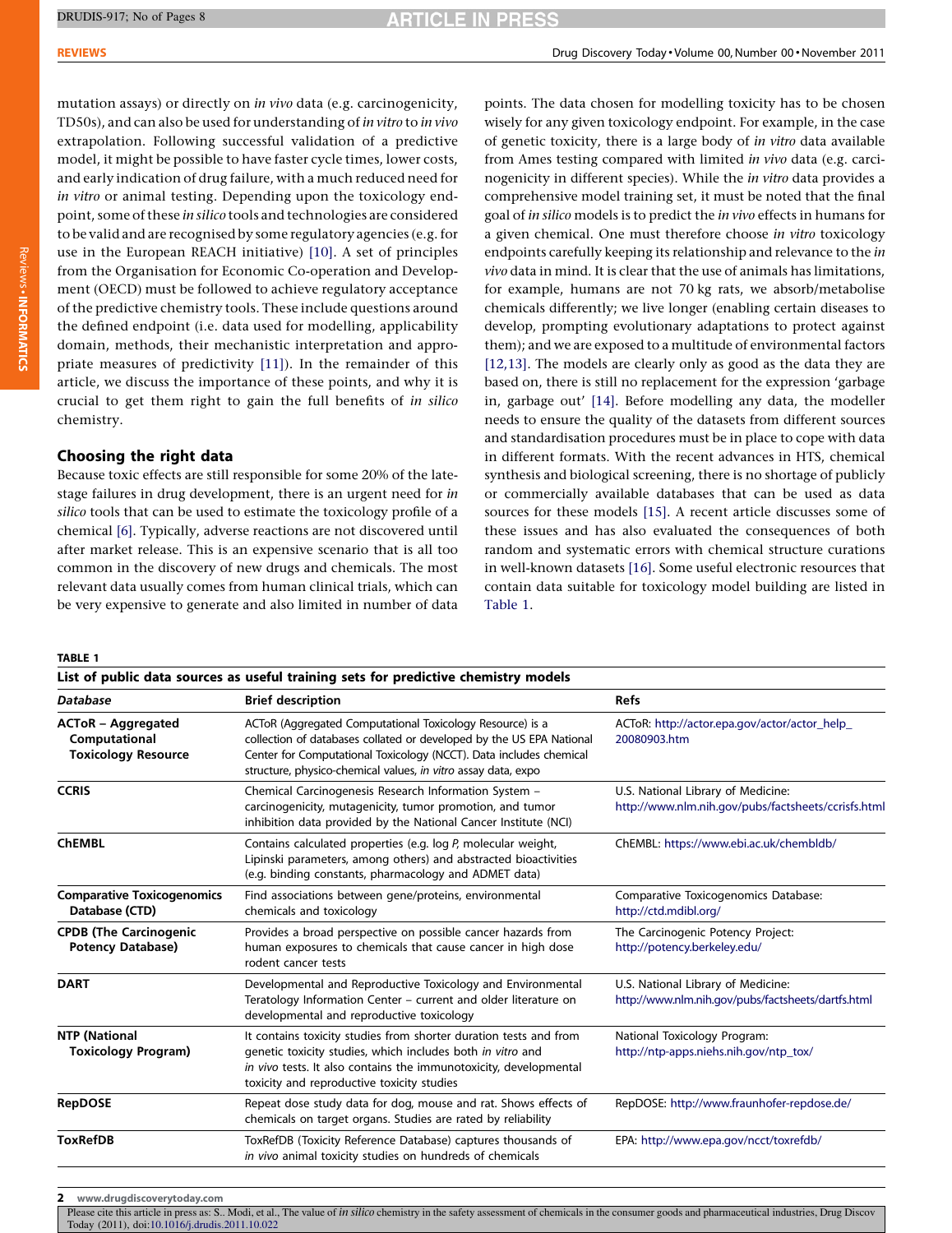DRUDIS-917; No of Pages 8

## **ARTICLE IN PRESS**

### Choice of methods

The three main predictive chemistry approaches, such as structure activity relationships (SAR), quantitative structure activity relationships (QSAR) and read-across, have been used in the past for the prediction of several toxicology endpoints.

#### SAR

This approach is associated with the local reactivity of chemicals and includes reactivity of functional groups also called structural alerts, pharmacophores or toxicophores [\[17–20\].](#page-7-0) This technique can be an invaluable tool in the in silico prediction of toxicity because it is simple and easy to understand, and highlights the presence of certain substructures within the molecule that can be related to an adverse reaction. Also, this alert approach can help provide mechanistic understanding of an observed adverse outcome. SAR usually works well with binary classifications and has been used for highlighting fragments of several toxicology endpoints, including Ames, carcinogenicity, hepatotoxicity and skin sensitisation [\[20\].](#page-7-0)

#### **OSAR**

This approach provides the statistical relationship between the toxicity of a chemical and its physicochemical properties and structural characteristics. Different QSAR and machine learning methods have different ways of deriving these approximations to provide information about the toxic effect of chemicals [\[21\]](#page-7-0). Like SAR, this approach can work with binary classification [\[22–24\]](#page-7-0) but also works with continuous data, such as rodent carcinogenicity and chronic toxicity data [\[25,26\].](#page-7-0)

#### Read-across

Read-across of hazard data is a well recognised method for predicting the hazard profile of a substance where endpoint data are lacking by linking it to structurally similar compounds for which experimental data are available for a given endpoint [\[27,28\].](#page-7-0) This enables for a read-across approach to be used to predict the toxicity of those members of a chemical family for which no direct toxicology data are available.

To fully capitalise on the opportunities presented by these in silico tools, they need to be transparent and provide as much support and confidence behind each prediction as possible. As all biological endpoints (especially toxicity) are often the combination of multiple phenomena, most in silico models end up being complex [\[21,25,26\]](#page-7-0). There has to be balance between model interpretation, complexity and its predictive power. Depending on the endpoint, probabilistic and statistical QSAR methods (involving complex algorithms) might provide superior results as compared with simple SAR methods as it has been shown in the case of genotoxicity modelling [\[22–24\]](#page-7-0). The modelling algorithm linking molecular descriptors to the output variable needs to be chosen so that it takes the complexity of the particular relationship into account, otherwise overfitting (in case a complex modelling procedure is used) or insufficient predictivity of a model (in case a simple modelling procedure is used) might result. In case a complex algorithm is used in building the models, users might think that the models are an 'algorithmic jungle' and consequently, the benefits of the models could be easily misunderstood

[\[29\].](#page-7-0) The precise choice of descriptors and modelling methods for a given model is generally dictated by the complexity of the process that underlies the given toxicity event, regulatory considerations, such as the OECD QSAR guidelines and the personal preference of the model developer. For example, for the drug-induced phospholipidosis, the potentially toxic excessive accumulation of phospholipids in cells/tissues might be described with simple descriptors, such as the presence of a positive charge/basic substituent and high lipophilicity [\[30\].](#page-7-0) By contrast, for example P450 inhibition or hERG binding are complex receptor-mediated processes, which arguably require complex non-linear modelling methods [\[31–33\]](#page-7-0). However, like with any complex problem, the task of building an understanding is much easier if this can be broken into different simple processes. A study [\[34\]](#page-7-0) shows and suggests how in silico models for hERG inhibition can be used as early screening tools for eliminating potent hERG inhibitors from chemical libraries in early drug discovery. This could serve as an alternative to the more expensive and time consuming experimental assessments, or the model could be used to prioritise sending predicted inhibitors for experimental assay [\[34,35\].](#page-7-0) The choice of method, its transparency and its mechanistic interpretation might have an important role in getting the full benefits of these approaches, and also the acceptance of these tools outside the modelling community and into the regulatory arena. [Table](#page-3-0) 2 lists some of the popular free open source software for prediction of various toxicity endpoints. The methods used in this table varies from simple SAR methods to complex QSAR methods.

### Importance of applicability domain

In silico models might not perform well if a predicted chemical is beyond the chemical space where the models were developed [\[36–](#page-7-0) [38\]](#page-7-0). Therefore, applicability domain is one of the main reasons for the QSAR/SAR model failure owing to the difference in chemical space of compounds that were used to develop and apply the models. This leads to the issue of whether global or local models should be used. Global models usually contain a large and diverse set of chemicals. These are generally suited to dealing with noncongeneric structural data and also when semi-quantitative predictions are needed. An example is discussed in a recent study for Ames test predictions [\[24\]](#page-7-0). By contrast, local models are built on a particular chemical series containing a small set of closely related chemicals and hence these local models might have a small applicability domain. An example of this has been shown for the Ames predictions for the aromatic amines [\[39\].](#page-7-0) In silico modellers should therefore highlight the validity of these in silico models by selecting and obtaining experimental data from new compound sets with structures different from those in the original model training sets [\[40\]](#page-7-0). For a bad model, accuracy measures tend to be biased towards the training set, but its performance then decreases when tested with a new set of chemicals [\[19\].](#page-7-0)

### How to make best use of (Q)SAR methods

It is important that the models built are continuously validated and refined based on new data and understanding the cause of the apparent 'failure' cases. It is well known that each individual model has its own problems and pitfalls [\[41–43\].](#page-7-0) For example, in the case of the expert derived structural alert approach [\[17–20\],](#page-7-0) where the presence of a small fragment can be correlated with a

www.drugdiscoverytoday.com 3

Please cite this article in press as: S.. Modi, et al., The value of in silico chemistry in the safety assessment of chemicals in the consumer goods and pharmaceutical industries, Drug Discov Today (2011), doi[:10.1016/j.drudis.2011.10.022](http://dx.doi.org/10.1016/j.drudis.2011.10.022)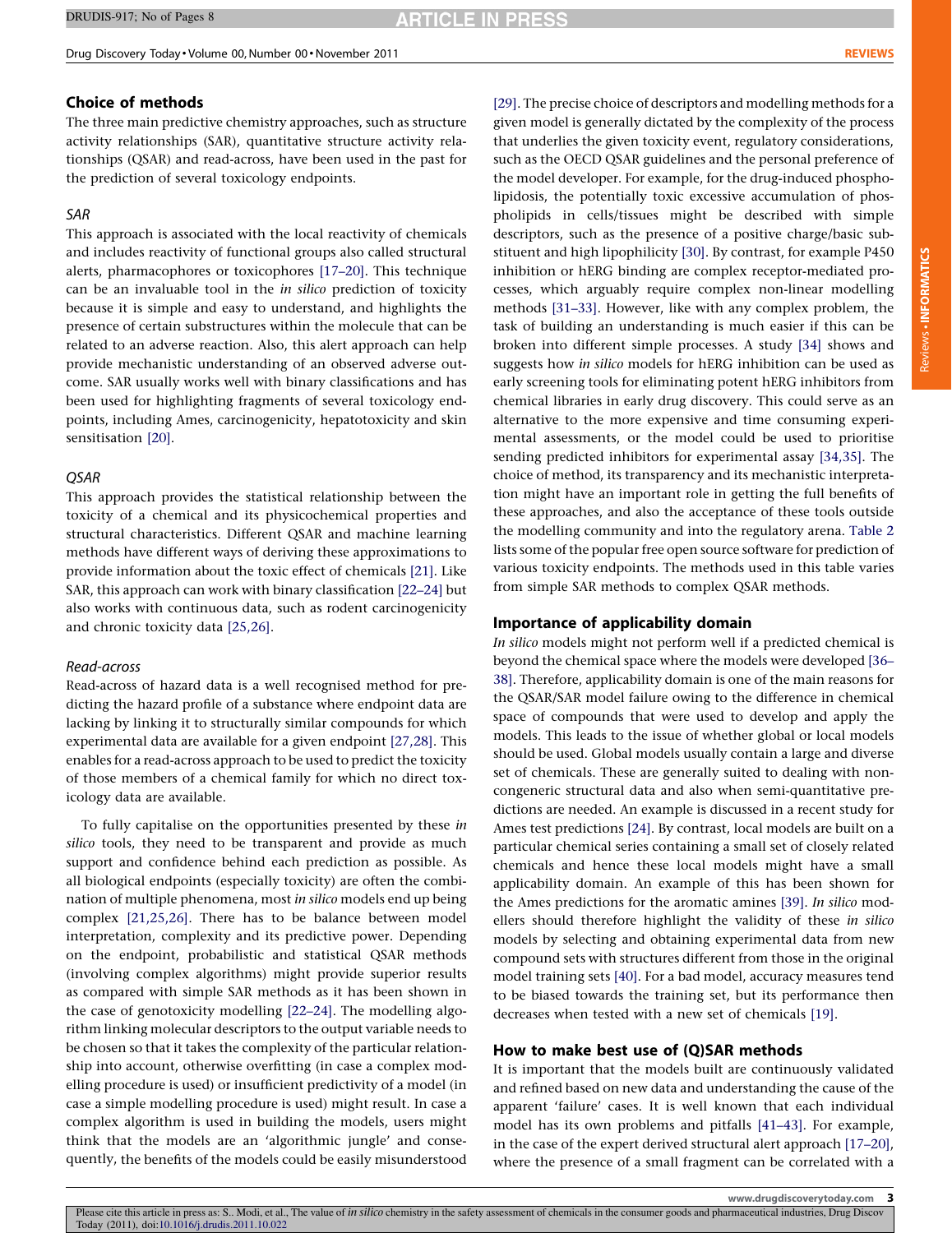<span id="page-3-0"></span>

| 1<br>RI<br>ГАІ<br>ч.<br> |  |
|--------------------------|--|

| List of free open source tools/softwares for predictive toxicity models |                                                                                                                                                                                                                                                                                      |                                                                                                                              |
|-------------------------------------------------------------------------|--------------------------------------------------------------------------------------------------------------------------------------------------------------------------------------------------------------------------------------------------------------------------------------|------------------------------------------------------------------------------------------------------------------------------|
| <b>Name of software</b>                                                 | <b>Brief description</b>                                                                                                                                                                                                                                                             | <b>Refs</b>                                                                                                                  |
| <b>CAESAR</b>                                                           | Models for mutagenicity/carcinogenicity were developed and<br>released as an open source software tool in the frame of the<br>EU CAESAR project. In this two complementary approaches<br>(regression and classification) were applied to develop models<br>for carcinogenic          | Computer Assisted Evaluation of industrial chemical<br>Substances According to Regulations:<br>http://www.caesar-project.eu/ |
| Lazar                                                                   | For predictions of Ames mutagenicity, carcinogenicity                                                                                                                                                                                                                                | Lazar Toxicity Predictions: http://lazar.in-silico.de                                                                        |
| <b>OECD Toolbox</b>                                                     | For prediction of several end points as well as experimental<br>data that can be used to support grouping and read-across                                                                                                                                                            | Oasis: http://toolbox.oasis-lmc.org                                                                                          |
| OncoLogic™                                                              | For predictions of carcinogenicity                                                                                                                                                                                                                                                   | http://www.epa.gov/oppt/sf/pubs/oncologic.htm                                                                                |
| <b>Tox-Comp</b>                                                         | Flexible, modular system for the early assessment of the<br>cardiotoxic potency                                                                                                                                                                                                      | Tox-Comp.net: http://tox-comp.net/                                                                                           |
| <b>ToxTree</b>                                                          | This was developed by Ideaconsult Ltd. (Sofia, Bulgaria) under the<br>terms of a contract with the European Commission Joint Research<br>Center. This is capable of making structure-based predictions for<br>several toxicological endpoints including skin sensiti                 | Toxic Hazard Estimation by decision tree approach:<br>http://toxtree.sourceforge.net/                                        |
| VirtualToxLab™                                                          | The VirtualToxLab <sup>TM</sup> is an in silico tool for predicting the toxic<br>potential (endocrine and metabolic disruption, interference with<br>the hERG ion channel) binding affinity towards (currently)<br>16 target proteins: AhR, AR, ER, hERG, GR, LXR, MR, PPAR, TR, CYP | VTV Molecular Modelling:<br>http://www.chemie.unibas.ch/~vbc/molmod/virtualtox/index.html                                    |

particular toxicity endpoint. In this approach, the steric and electronic environment surrounding a given structural alert fragment are easily ignored but these factors can either diminish or enhance its toxicity. Moreover, this method is only designed for highlighting positives (i.e. if no alerts are present, it does not mean the chemical will not have any toxic effects), and also the role of these small fragments towards many tox endpoints is not well understood [\[44\]](#page-7-0). Where possible, modellers should employ several predictive models for a single endpoint to produce better consensus predictions [\[43\].](#page-7-0) For example in the case of predicting an Ames test outcome, integration of human derived structural alerts with artificial intelligence systems for Ames in a consensus modelling manner has been shown to provide advantages over that of a single model (User's Guide for T.E.S.T: [http://www.epa.gov/nrmrl/](http://www.epa.gov/nrmrl/std/cppb/qsar/testuserguide.pdf) [std/cppb/qsar/testuserguide.pdf](http://www.epa.gov/nrmrl/std/cppb/qsar/testuserguide.pdf)).

It is also possible that some models might be better at predicting some subclasses of chemicals; it is therefore also possible to create substructure-localised consensus models by taking into account the strengths of each model for a particular substructural class (User's Guide for T.E.S.T: [http://www.epa.gov/nrmrl/std/cppb/](http://www.epa.gov/nrmrl/std/cppb/qsar/testuserguide.pdf) [qsar/testuserguide.pdf\)](http://www.epa.gov/nrmrl/std/cppb/qsar/testuserguide.pdf) [\[45,46\].](#page-7-0) It should be noted that consensus modelling might not offer any advantages in cases where a strong model is integrated with many weaker models, in cases like these consensus prediction might even offer low predictivity over single model due to noise addition from the weaker models.

Before model building, modellers need to have a clear picture about where and how models will be used. It is important to highlight the benefits and limitations of each model so that users are able to understand when and why models might fail. Users of the models also need to be aware of each step in the model building workflow, including which data was used in the model building exercise, which descriptors were used and what is the role of each descriptor. For example, if a model is built on simple 2D descriptors or fragments then it might not be able to highlight differences in toxicity of stereo-isomers or even similar chemicals

in 2D representations. It is often seen that the interpretation of the success of models depends on their use and the expectations of the user [\[47\].](#page-7-0) Therefore it is not surprising that for the same data and same model, one user might find value in the model, whereas for another user the same model might be of little value. For users it is therefore important to know the building process of models and expectations from it especially when these might be promoted for use in a regulatory setting.

SAR, QSAR and read-across are data mining approaches, which involve analysis of the structural features of sets of chemicals to generate rules that enable users to predict outcomes for new chemicals. The use of these approaches in a more systematic and integrated workflow is suggested in [Fig.](#page-4-0) 1. For any given target chemical, one of the first steps should be to look for what is known already for that chemical by use of text and data extraction techniques. If there are gaps in the data, the next step should be to fill these gaps using close analogues. Here, the strength of available evidence should be judged on a case-by-case basis. For example, in a case where there are many close analogues with similar toxicology profiles, confidence will be much higher as compared with a case where there are few close analogues with a mixed toxicology profile. QSAR might be used as the final step if there is no toxicology data available either on exact or close analogues, but all the points about applicability domain and confidence in predictions discussed above should be taken into account.

#### Limitations of (Q)SAR approaches

Overall it also needs to be noted that these individual (Q)SAR in silico toxicological methods are hazard identification methods and in most of cases they do not take dose and exposure into account unless a exposure–response relationship has been studied. Therefore, in general, these will not predict toxicity in isolation, but provide useful supplementary information for the overall risk assessment process. For example, the aromatic nitro group is a

Please cite this article in press as: S.. Modi, et al., The value of in silico chemistry in the safety assessment of chemicals in the consumer goods and pharmaceutical industries, Drug Discov Today (2011), doi:[10.1016/j.drudis.2011.10.022](http://dx.doi.org/10.1016/j.drudis.2011.10.022)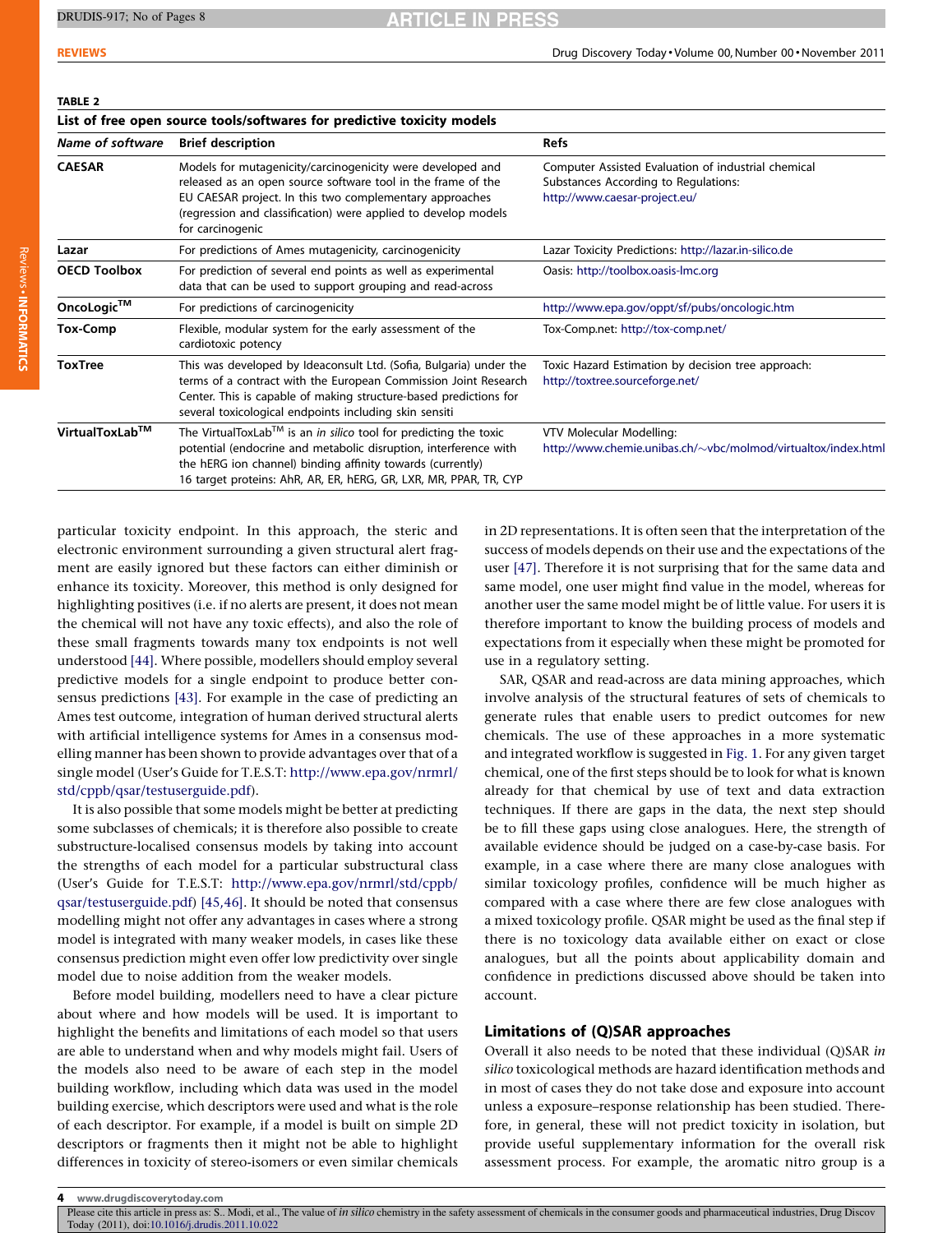<span id="page-4-0"></span>



FIGURE 1

A suggested integrated workflow for combined use of data-mining, (Q)SAR and read-across methods. Abbreviation: (Q)SAR: quantitative structure activity relationships.

well known fragment that triggers a structural alert for carcinogenicity, but if a chemical containing this fragment has very low exposure or bioavailability, it is questionable whether this prediction will be realised. Therefore, whenever possible, internal exposure (i.e. the amount taken up and distributed as free plasma concentration within an organism) should be taken into account by using either in silico or in vitro ADME data. Ideally, results of predictions should be combined with other evidence and data for consideration for the risk assessments.

Another limitation for most of the current (Q)SAR approaches is that they mostly do not consider metabolites of the parent chemicals, this is usually true for endpoints like hERG, skin sensitisation, among others [\[34,35\]](#page-7-0). When properties are calculated for prediction of a toxicology endpoint, it is usually conducted on a parent chemical structure, whereas it could be a metabolite which is responsible for the toxicity. However, clearance by metabolism can also have an important role in the actual exposure to a given chemical. Safety guidance has been produced, with triggers for concern based on the abundance of metabolites relative to total material or relative to parent material levels [\[48,49\]](#page-7-0). Others have proposed a strategy in which absolute exposure to metabolites (rather than a relative comparison with parent or total drug-related material) in humans triggers further consideration of metabolite safety [\[50\]](#page-7-0). It is possible to predict metabolites using several computational approaches (METASITE [\[51\],](#page-7-0) METEOR [\[52\]](#page-7-0), Metaprint2D [\[53\]](#page-7-0), among others). However, it should be noted that the majority of these methods simply predict qualitatively the metabolites that could be formed and do not estimate the probability or amount of each metabolite being formed.

By definition, all of these in silico models for toxicity are simulations of reality; the interplay of complex physiological processes

that lead to toxicity presents a real challenge for creating reliable predictive models [\[5\].](#page-6-0) But greater confidence can be obtained if all other possible information, including limitations of models, applicability domain, metabolites and exposure are combined together for the risk assessments [\[42,47\]](#page-7-0).

#### Concluding remarks

Experimentalists generally prefer to generate 'wet' data on all the chemicals, irrespective of what the odds of success might be in terms of late-stage failures. With a lack of confidence in the accuracy of a predictive model, in silico tools tend to carry little weight in a risk assessment. As a result, the level of acceptance of predictions by users outside the computational chemistry and modelling groups tends to be low. There is need to be transparent wherever possible and modelling methods need to be chosen carefully, including confidence factors and reasoning behind each of the predictions. Every modeller must be encouraged to promote their use in the context of realistic expectations of these tools. Modellers need to do more than just generate large numbers of data points, they need to work within multi-disciplined program teams to provide the support needed for the decision-making process in a project. As more and more validated case examples are passed through these different in silico approaches it might help in gaining confidence and understanding of these tools [\[19,54,55\]](#page-7-0).

Keeping all the above in mind, it is not surprising that the acceptance of these predictive tools continues to be difficult, but if the existing issues can be appropriately addressed, it might eventually be well worth the effort. In addition there are commercial and consumer pressure to find and use alternatives for less environmental impact and also less animal testing. Therefore an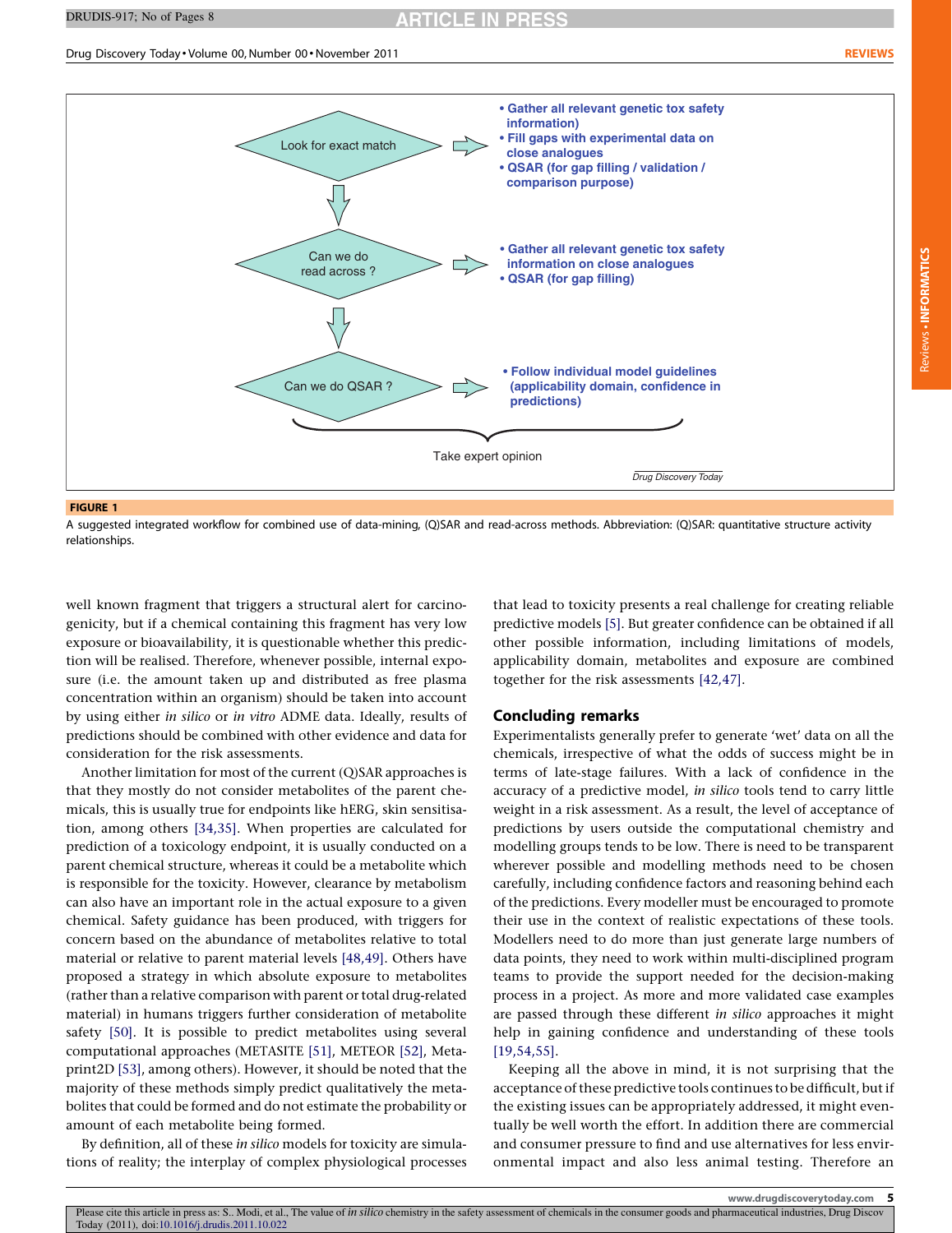Reviews -

INFORMATICS

opportunity exists for these in silico methods to demonstrate real value as part of a suite of alternative technologies and gain public support of this area of science.

There is also need for computational chemistry tools to align with other information sources (e.g. from systems biology, hazard, metabolites and exposure) to develop real or virtual models of tissues, organs and physiological processes that could be used for the toxicological assessments. For toxicity assessments, information from other sources could be applied as part of a tiered system along with predictions from computational tools. As suggested in Fig. 2, the first tier could be used for alerts, (Q)SAR and read-across methods could be used for hazard identification. These tools might represent a fast method and filter to enrich a biological screen with desired ADMET profile. Indeed, many major pharmaceutical companies have already adopted virtual screening methodologies to complement in vitro HTS methods [\[56,57\]](#page-7-0).

It is also important for these tools to move beyond hazard rankings and possibly move towards estimation of in vivo responses based on in vitro or in silico data. As discussed above predictions based just on in silico for prioritising chemicals might over- or under-estimate the potential risk of these chemicals owing to differences in bioavailability, clearance and exposure. Physiologically based pharmacokinetic (PBPK) models can take in vitro and in silico data inputs and can predict concentration versus time profiles. It has been shown in the past that PBPK models are superior to other more empirical methods for interspecies scaling and prediction of human pharmacokinetics [\[58\].](#page-7-0) This approach could be the second tier described in Fig. 2 integrating both dosimetry and human exposure information with the in silico, high-throughput, toxicity screening data to provide a better safety risk assessment. A recent article [\[59\]](#page-7-0) has shown the combined use of experimental assays, computational tools, and exposure assessment by performing analysis on a subset of 35 ToxCast chemicals.

Understanding the different mechanisms of how chemicals can affect biological structures, processes and pathways and thus can impact on physiological response is an important aspect of toxicology. This knowledge can help to predict the toxicity of chemicals, and it is also possible to plan ways to prevent exposure to toxic compounds and develop ways to antagonise the effects of the toxins. Both the complexity in the biological response and the lack of public availability for mechanistic data that can be modelled to relevant structural information are reasons that in silico approaches to date have had limited success in delivering in vivo relevant predications. In view of this, the European commission Seventh Framework Programme (FP7) research joint technology programmes, the Innovative Medicines Initiative (IMI: [http://](http://www.imi.europa.eu/) [www.imi.europa.eu/\)](http://www.imi.europa.eu/) funded with the European Federation of Pharmaceutical Industries and Associations (EFPIA) and the Safety Evaluation Ultimately Replacing Animal Testing (SEURAT1) project (Colipa: <http://www.colipa.eu/news-a-events.html>) funded



#### FIGURE 2

List of some of the parameters input which have important roles in different tiers (hazard identification, characterisation and exposure) for the toxicity safety assessments. Abbreviations: ADMET: absorption distribution metabolism elimination and toxicity; PBPK: physiologically based pharmacokinetic; (Q)SAR: quantitative structure activity relationships.

<sup>6</sup> www.drugdiscoverytoday.com

Please cite this article in press as: S.. Modi, et al., The value of in silico chemistry in the safety assessment of chemicals in the consumer goods and pharmaceutical industries, Drug Discov Today (2011), doi:[10.1016/j.drudis.2011.10.022](http://dx.doi.org/10.1016/j.drudis.2011.10.022)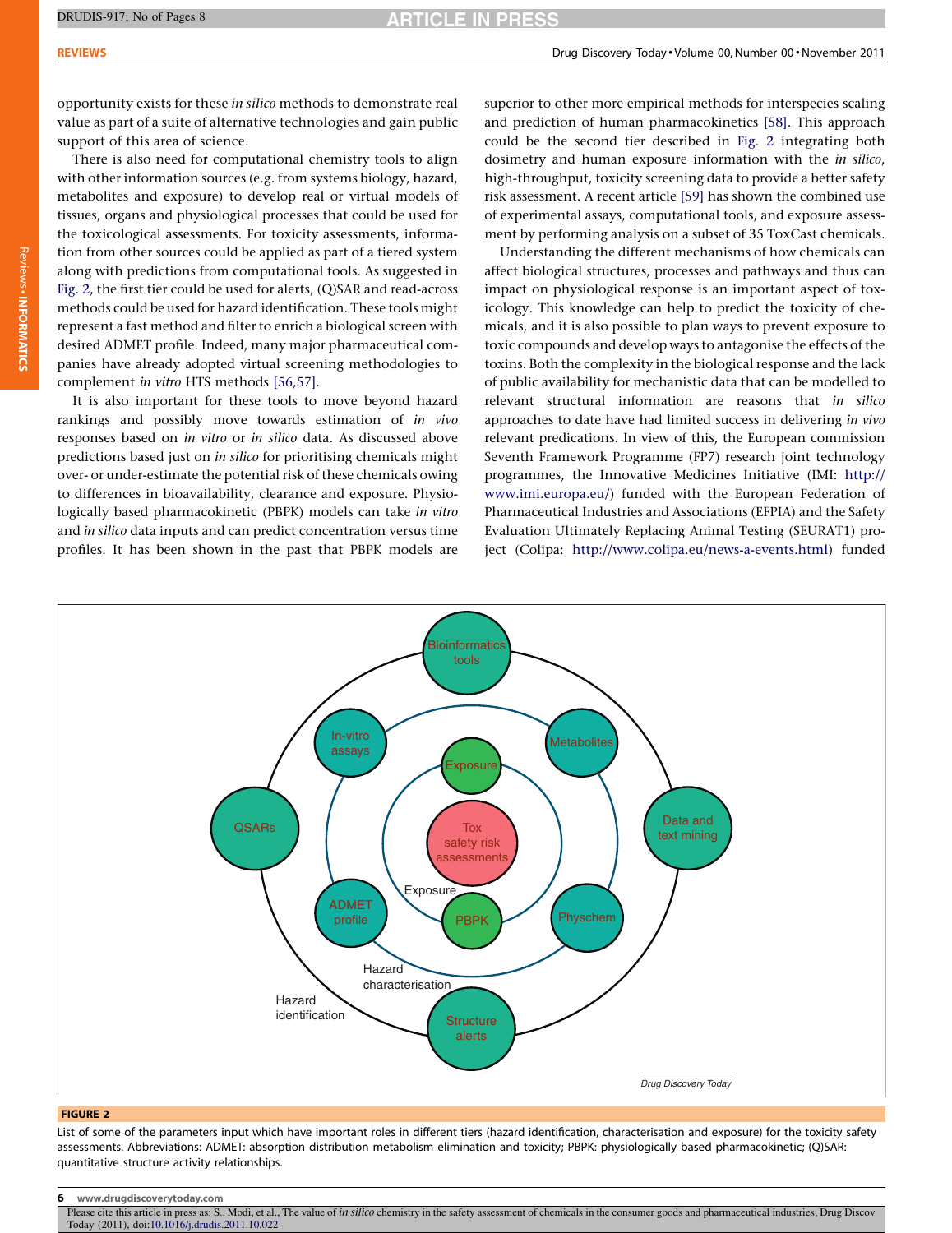Reviews -

#### <span id="page-6-0"></span>Drug Discovery Today • Volume 00, Number 00 • November 2011 Reviews And March 2011 And March 2011 REVIEWS And Ma

with European Cosmetic, Toiletry and Perfumery Association (Colipa), have undertaken several projects, such as eTox, Expert Systems for in silico Toxicity, and COSMOS. These programmes although focussed on different end goals of improving the efficiency of drug development (IMI) and non-animal alternatives to repeat dose toxicity respectively (SEURAT-1) they both aim to deliver improvements in the modelling of early prediction of in vivo human toxicity based on information and data available during early stages of the innovation pipeline. Furthermore mechanistic understanding of human toxicity forms [\[60\]](#page-7-0) a central component of the National Research Council of the National Academies (NRC) vision and roadmap as described in 'Toxicity Testing in 21st Century (TT21C): A Vision and a Strategy' [\[61\]](#page-7-0). This vision is summarised as follows: 'Advances in toxicogenomics, bioinformatics, systems biology, epigenetics and computational toxicology could transform toxicity testing from a system based on whole-animal testing to one founded primarily on in vitro methods that evaluate changes in biologic processes using cells, cell lines, or cellular components, preferably of human origin.' The national toxicology programme (NTP) HTS initiative and the U.S. Environmental Protection Agency (EPA) Toxcast program [\[59,62\]](#page-7-0) are two efforts that aim to utilise the technological advances in molecular biology and computational science. These aim to identify toxicological testing screens for mechanistic targets active within cellular pathways considered crucial to adverse health effects, such as carcinogenicity, reproductive and developmental toxicity, genotoxicity, neurotoxicity, and immunotoxicity in humans. However, one of the main outstanding issues remains that knowing that changes in biological processes and perturbation in pathways occur might not be good enough: we need to define how much change is really required for a chemical to cause an adverse effect. These in silico techniques and preclinical testing (in vitro) serve a fundamental role in characterising of the potential risks associated with chemicals. However, serious and sometimes rare and unexpected adverse events might be observed in clinical trials or postapproval, suggesting that crucial gaps exist in our understanding of the relationship between patient response and preclinical toxicology findings [12,13]. For example, non-clinical safety assessment are often conducted in normal healthy test systems and tends to be exposure-based; it does not attempt to evaluate the possible risk of rare or idiosyncratic responses that might arise from potential interactions with the presence or progression of disease or the genetic background or other exposures of patients and consumers. Therefore to improve the predictions of chemical

safety several programmes mentioned above (e.g. TT21C, COS-MOS, ToxCast, among others) have been started to gain a better understanding of toxicity mechanisms by evaluating safety assessment data at multiple levels of biological organisation, including genes, proteins, pathways and cell/organ function. There is also need to develop computer models of cells, organs and system and develop clinical trial simulation models that can reveal interactions between drug or device effects, patient characteristics, and disease variables influencing outcomes [\[63\]](#page-7-0). As more and more case examples are passed through these different in silico approaches it might help to gain more understanding on how these should be linked together.

There is still a need for new methods to rapidly and accurately determine the toxic potential of both drug molecules and molecules contained in consumer product goods. In silico toxicology models, such as those discussed in this article, fit many of these criteria, and have seen widespread use in drug discovery applications. It should also be acknowledged that in silico tools have been in existence for a relatively short time compared with in vitro or in vivo methods, and have only taken up a pace in past 10 years. As these tools become increasingly user-friendly and transparent, and as more examples of successful applications are shown, it seems highly probable that in silico approaches might evolve rapidly. Meanwhile, modellers need to ensure that these tools are used appropriately and expectations of users are not raised above what a model can deliver. Rather than just a static tool sitting on its own in one corner it needs to be integrated with safety assessments and discovery programmes. By working alongside drug discovery programmes and with constant validation of these in silico methods against in vitro and in vivo data, predictive chemistry can become an increasingly important part of the decision-making process. Where possible as much information as possible needs to be integrated as required for individual toxicity assessments and used as part of a weight of evidence approach to calculate risk to the consumer. At present we have most of the individual components for building a platform for virtual models of tissues, organs and physiological processes that could be used for the toxicological assessments, but one of the main challenges will not be to see how these different components from different disciplines fit together. As discussed above, as more and more examples and case studies are pushed through we might become better and better in gaining knowledge and learn from these information rich technologies.

#### References

- 1 Eddershaw, P.J. et al. (2000) ADME/PK as part of a rational approach to drug discovery. Drug Discov. Today 5, 409–414
- 2 Smith, D.A. and Waterbeemd, H. (1999) Pharmacokinetics and metabolism in early drug discovery. Curr. Opin. Chem. Biol. 3, 373–378
- 3 Wang, J. and Urban, L. (2004) The impact of early ADME profiling on drug discovery and development strategy. Drug Discov. World Spring 5, 73–86
- 4 Schumann, R. (2002) The seventh amendment to the cosmetics directive: what does DG enterprise want from ECVAM? Altern. Lab. Anim. 30 (Suppl. 2), 213–214
- 5 Kimber, I. et al. (2011) Computational chemistry, systems biology and toxicology. Harnessing the chemistry of life: revolutionizing toxicology. A commentary. J. Appl. Toxicol. 31, 206–209
- 6 Vedani, A. and Smiesko, M. (2009) In silico toxicology in drug discovery concepts based on three-dimensional models. Altern. Lab. Anim. 37, 477–496
- 7 Modi, S. (2004) Positioning ADMET in silico tools in drug discovery. Drug Discov. Today 9, 14–15
- 8 Waterbeemd, H. and Gifford, E. (2003) ADMET in silico modelling: towards prediction paradise? Nat. Drug Discov. Rev. 2, 192–204
- 9 Dickins, M. and Modi, S. (2002) Importance of predictive ADME simulations. Drug Discov. Today 7, 755–756
- 10 Cronin, M. et al.(2003) Use of QSARs in international decision-making frameworks to predict health effects of chemical substances. Environ. Health Perspect. 111, 1391–1401
- 11 Netzeva, T.I. et al. (2005) Current status of methods for defining the applicability domain of (quantitative) structure–activity relationships. The report and recommendations of ECVAM Workshop 52. Altern. Lab. Anim. 33, 155–173
- 12 Hartung, T. (2008) Food for thought on animal tests. ALTEX 25, 3–9
- 13 Hartung, T. (2009) Toxicology for the 21st century. Nature 460, 208–212

Please cite this article in press as: S.. Modi, et al., The value of in silico chemistry in the safety assessment of chemicals in the consumer goods and pharmaceutical industries, Drug Discov Today (2011), doi[:10.1016/j.drudis.2011.10.022](http://dx.doi.org/10.1016/j.drudis.2011.10.022) www.drugdiscoverytoday.com 7